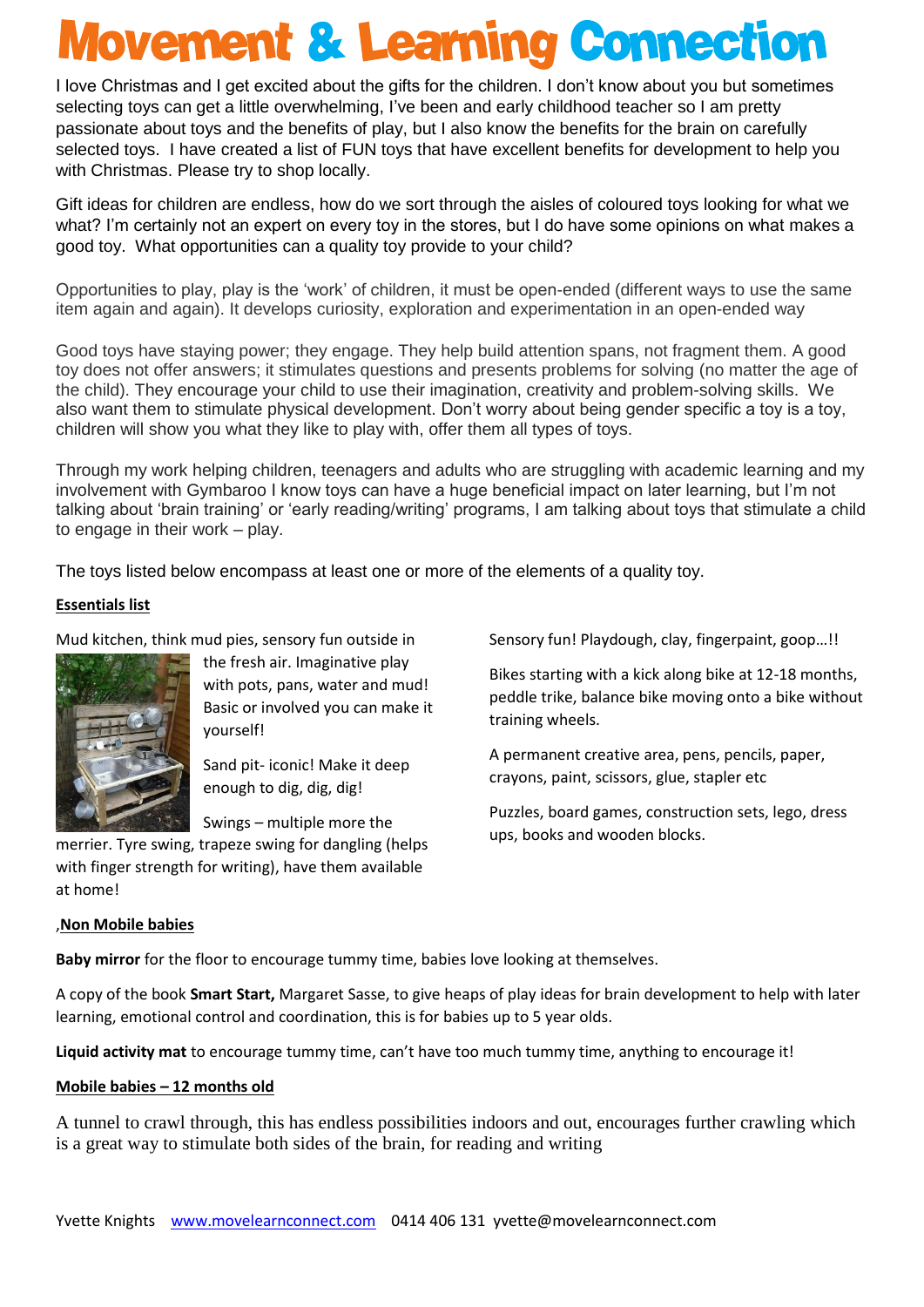## **Movement & Learning Connection**



**Rocker board** - It was developed to help children produce a sense of balance, and gain a strong sense of recognition of their body and areas of the body.

This versatile toy can be used as a rocker, seasaw, balance board, a step, a bridge, a shop, a hut, a racetrack & a lounge seat, the possibilities are endless and only limited to your child's imagination.

**Musical instruments**, Maracas, Gymbaroo Ballarat has a set for sale designed for little hands.

#### **2 years**

**Games**, Ele fun Butterfly catching game. So many fun games, they have many benefits including building social skills, concentration and following instructions.

**Mud kitchen** (see above for description)

**Dolls and make-believe** home items (again don't worry about the gender of your child)

## **3 years**



**Balance bike and Tricycle.** Both excellent for balance and co-ordination.



**Climbing equipment.** Nothing challenges the body and excels physical development like changeable climbing equipment in the home back

yard. This is from Ballarat Tarmak Kids, you can also make your own from recyclables or add your own to this set.



**Sit N [Spin](http://www.amazon.com/gp/product/B00B2D5RB6/ref=as_li_qf_sp_asin_il_tl?ie=UTF8&camp=1789&creative=9325&creativeASIN=B00B2D5RB6&linkCode=as2&tag=theinsptree0f-20)** – the Sit N Spin allows kids to get great movement input at their own pace they control how fast or slow the toy spins! Excellent for balance!

**[Rody](http://www.amazon.com/gp/product/B000XSAZUO/ref=as_li_qf_sp_asin_il_tl?ie=UTF8&camp=1789&creative=9325&creativeASIN=B000XSAZUO&linkCode=as2&tag=theinsptree0f-20) Pony**– this bouncing, jumping, fun pony helps with balance, coordination, strength and is so much fun!

#### **4 - 5 years +**

**Water beads** these are guaranteed to give you at least 30 minutes to drink your coffee hot! A wonderful sensory activity that will captivate your child! (great stocking stuffer!). Don't forget clay!



**Carpenters work bench**. You could make your own or buy this one from local maker Tarmak Kids. Use soft wood at first and have a hammer and nails, safety glasses. This is an excellent way to build creative thinking, maths skills, scientific investigation, physical development and coordination, developing language and vocabulary, and much more.

**Matador construction set** Pop in the pins, hammer, twist, chisel and create a new and exhilarating masterpiece over and over again-with Matador wooden construction kits.



## **Great ideas for Grandparents and others giving to under 5's, their parents will be thrilled!**

Gift memberships to the ballarat toy library,

Gift membership to Mr Kipp & Little Jimmy toy hire.

Gift a term to Ballart Gymbaroo

Tarmak kids have a wonderful collection of quality handmade wooden toys and furniture.

Gift a term a term at the arty, Make Art School, for your pre-schooler or school aged artist .